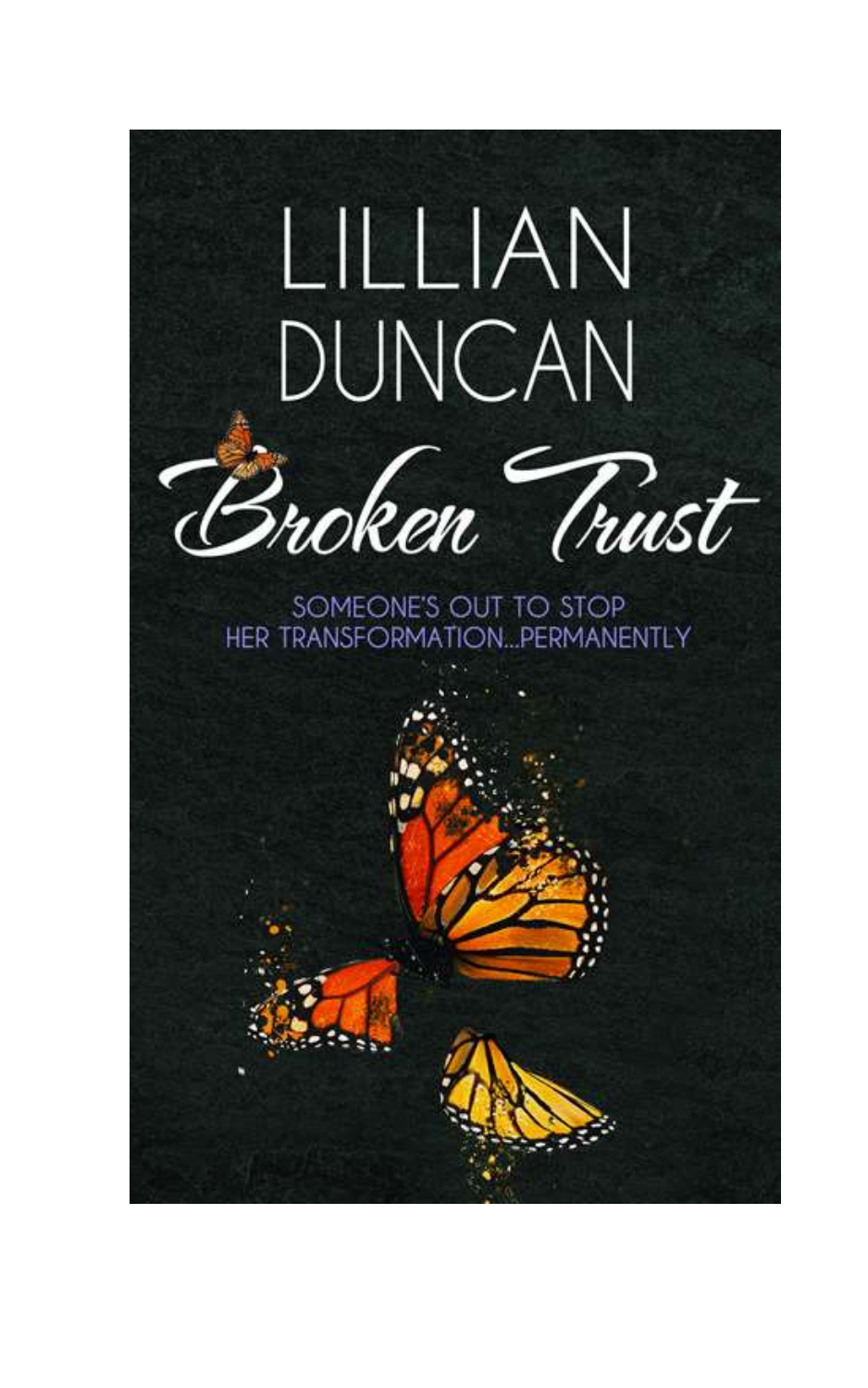# Lillian Duncan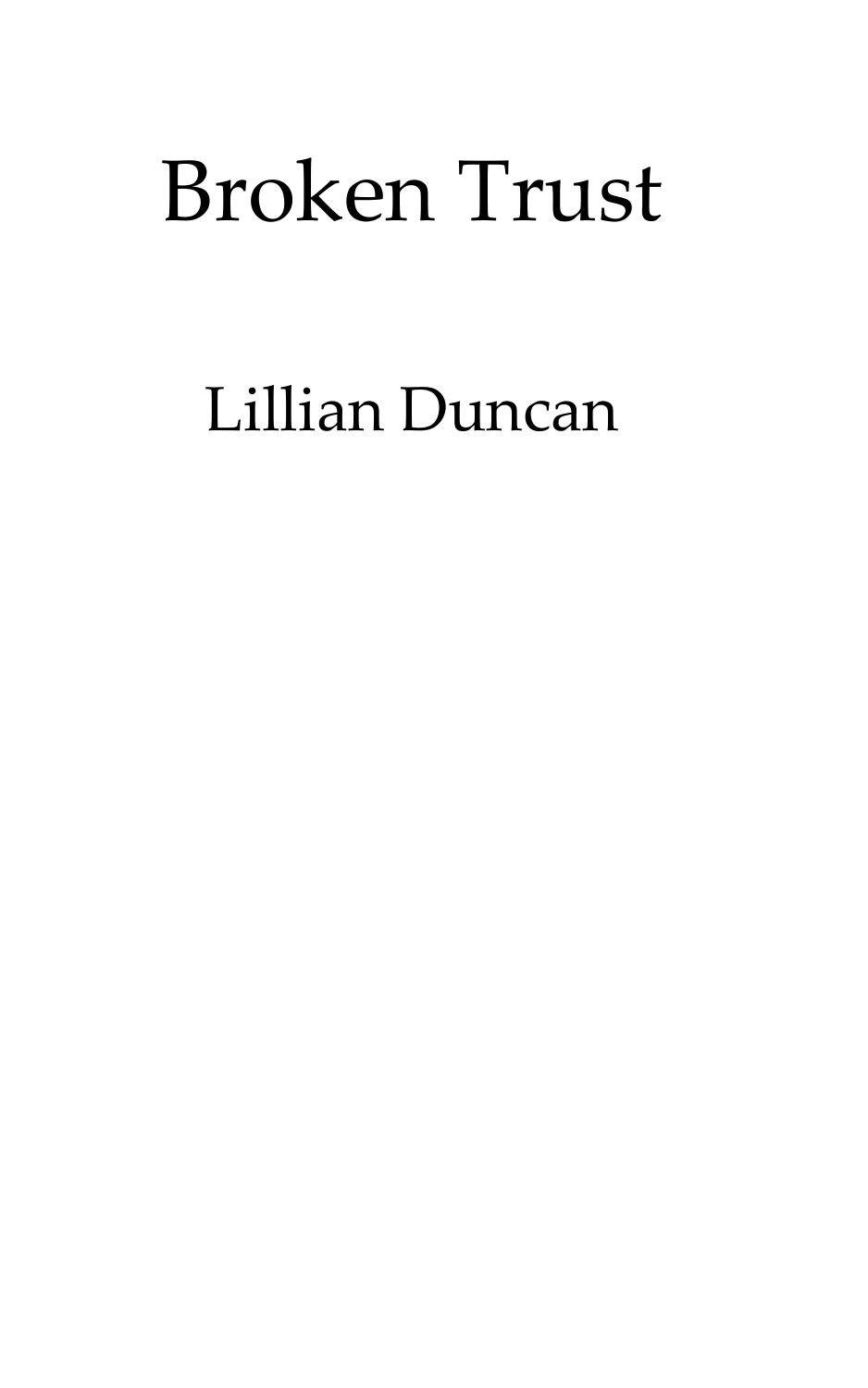This is a work of fiction. Names, characters, places, and incidents either are the product of the author's imagination or are used fictitiously, and any resemblance to actual persons living or dead, business establishments, events, or locales, is entirely coincidental.

#### **Broken Trust**

#### **COPYRIGHT 2017 by Lillian Duncan**

All rights reserved. No part of this book may be used or reproduced in any manner whatsoever without written permission of the author or Pelican Ventures, LLC except in the case of brief quotations embodied in critical articles or reviews.

eBook editions are licensed for your personal enjoyment only. eBooks may not be re-sold, copied or given away to other people. If you would like to share an eBook edition, please purchase an additional copy for each person you share it with.

Contact Information: titleadmin@pelicanbookgroup.com

All scripture quotations, unless otherwise indicated, are taken from the Holy Bible, New International Version<sup>(R),</sup> NIV<sup>(R),</sup> Copyright 1973, 1978, 1984, 2011 by Biblica, Inc.™ Used by permission of Zondervan. All rights reserved worldwide. www.zondervan.com

Cover Art by *Nicola Martinez*

Harbourlight Books, a division of Pelican Ventures, LLC [www.pelicanbookgroup.com](http://www.pelicanbookgroup.com/) PO Box 1738 \*Aztec, NM \* 87410

Harbourlight Books sail and mast logo is a trademark of Pelican Ventures, LLC

Publishing History First Harbourlight Edition, 2017 Electronic Edition ISBN 978-1-61116-968-3 **Published in the United States of America**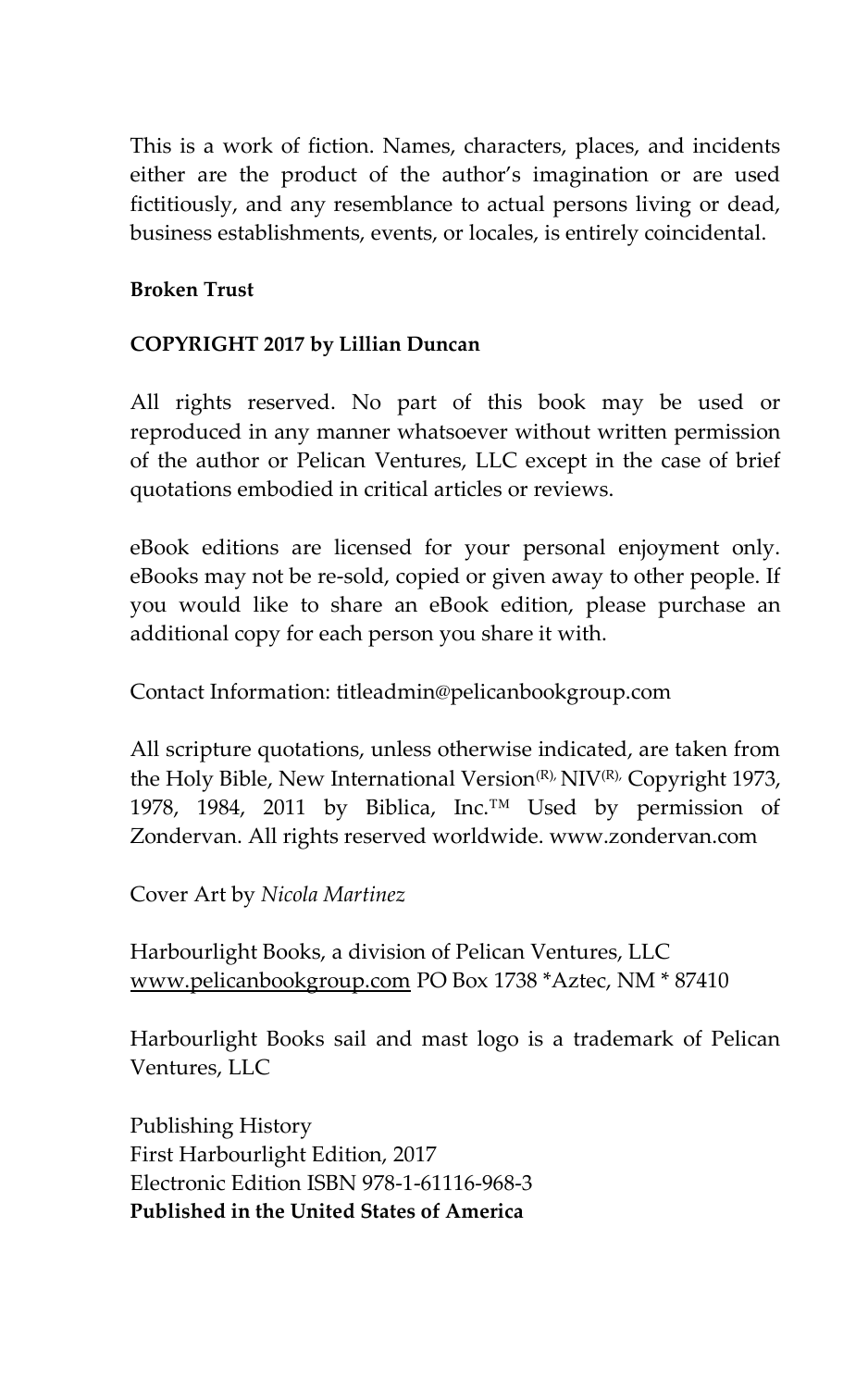### *Dedication* This and all I do is for God's glory.

To Ronny, thanks for being you! Without your love and support this book wouldn't exist.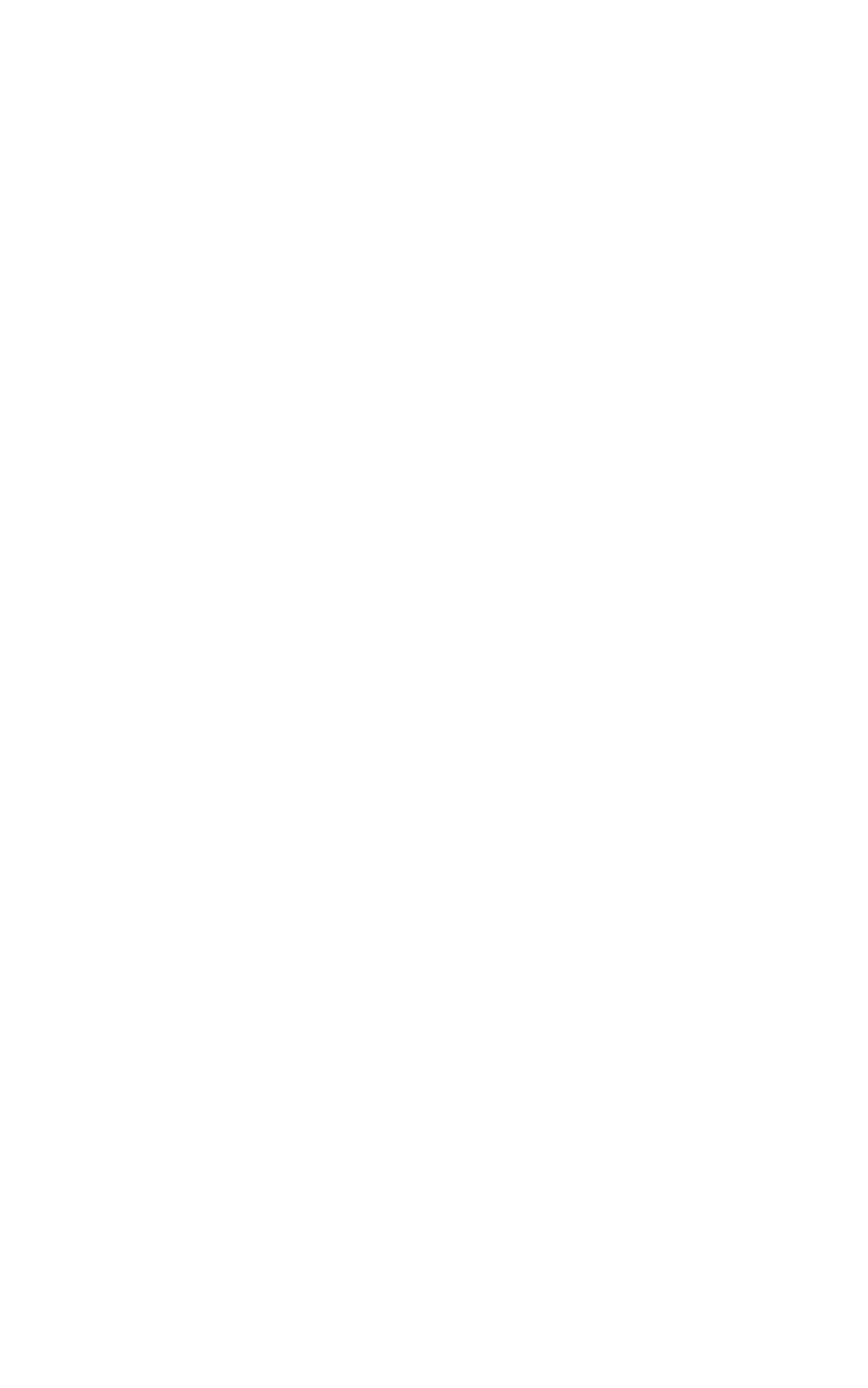### *What People are Saying*

*Game On* is a romantic-suspense story layered with intrigue that captivates the reader on the first page and doesn't let go till the last page is turned. Lillian Duncan adds one surprise turn after another to keep readers on the edge of their seat. I enjoyed reading this book and recommend it to all suspense lovers. ~ Jo Huddleston, author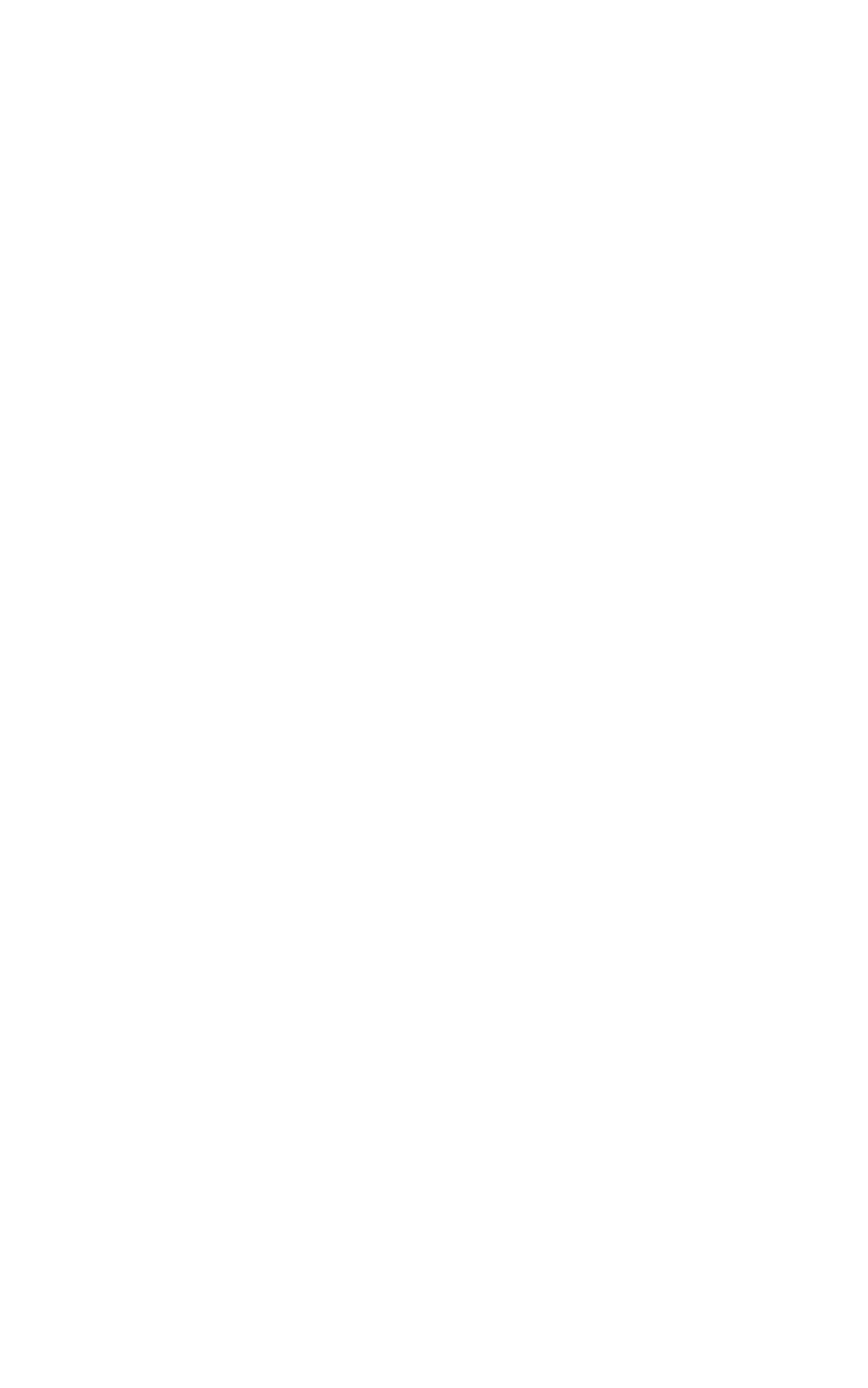### **1**

'Don't touch me.'

The man shoved Chryssie Mason up against the wall. Music blared over the loudspeakers, drowning out her voice. She'd sent the kitchen help home a few minutes earlier. Despite the noise, the night had been slow, so it didn't make sense to keep paying them. *Great move, Chryssie.* She shoved the drunk away, but he only moved closer.

'Come on, let's have a party.' His boozy breath sickened her.

She pushed against his chest with all her strength. 'If you know what's good for you, you'll take your hands off of me. Right now.'

'Come on, baby. We just want to have fun.'

'You can have all the fun you want, but not with me. I'm working.'

'Nobody's here to have fun with. Except you.' He motioned around the empty bar, almost falling down as he did.

She should have stopped serving him, but she'd not noticed his condition due to keeping an eye on the employees and the clock. 'Not my problem. I don't plan on getting fired because of you.'

'Aren't you a pretty thing?' He reached out for her. "Come on. One little kiss."

She moved toward the bar. The billy club was under the shelf. Just a few more steps and…hands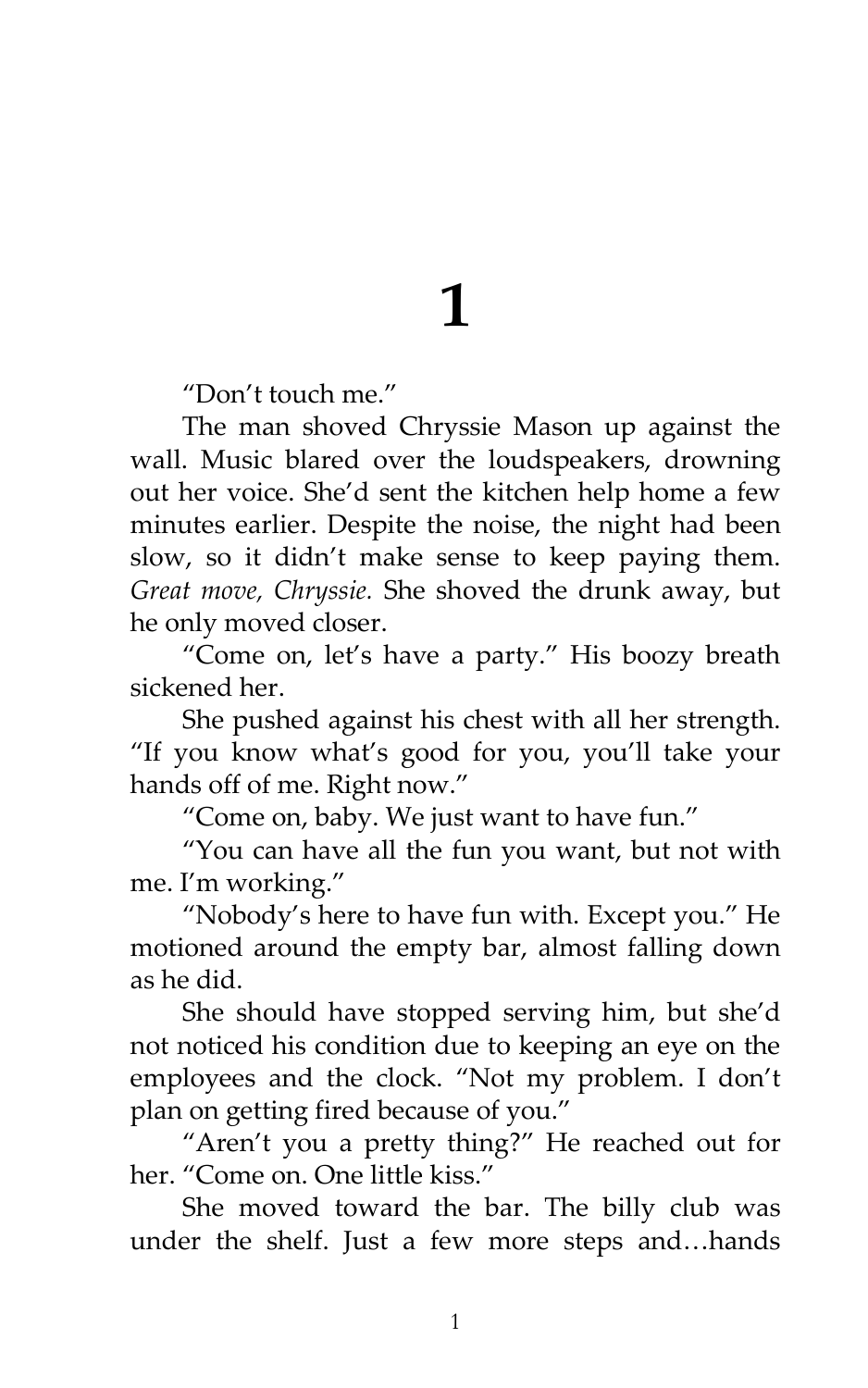clamped on her arms. She tried to twist away, but he held on tight.

His buddies sat at a table in the far corner, laughing, fake-jabbing each other, and drinking. She looked over at them. 'I suggest you get him out of here. Now.'

'We don't tell him what to do.' One yelled back, which made all of them laugh.

Another stood up. 'Yeah, we're not his boss.' He staggered their way.

Good. He'd get his friend under control.

Instead, he grabbed her other arm. The two of them backed her up against the wall.

The first twinges of real fear coursed through her. Chryssie couldn't fight off two guys, let alone four. She'd assumed his friends would rein him in if he got carried away with his antics.

A moment later, another of his friends was on the other side of her, taking hold of her other arm. The first drunk relinquished his hold and moved in front of her.

She pushed away the panic. Since they held her arms so tightly she could barely move, she kicked out at the man in front of her, but he moved out of range and laughed. 'Good move.'

'I'm giving you one last chance to let go of me.' She tried to sound authoritative and tough.

'Oh, wow. One last chance.' He grabbed her chin and pulled it toward him. 'That is so nice of you. But I think I'll pass.'

She brought her foot up and slammed it down on his with all the force she could muster.

Ugly words spewed from his mouth as his fist drew back.

She steeled herself for the punch, squeezing her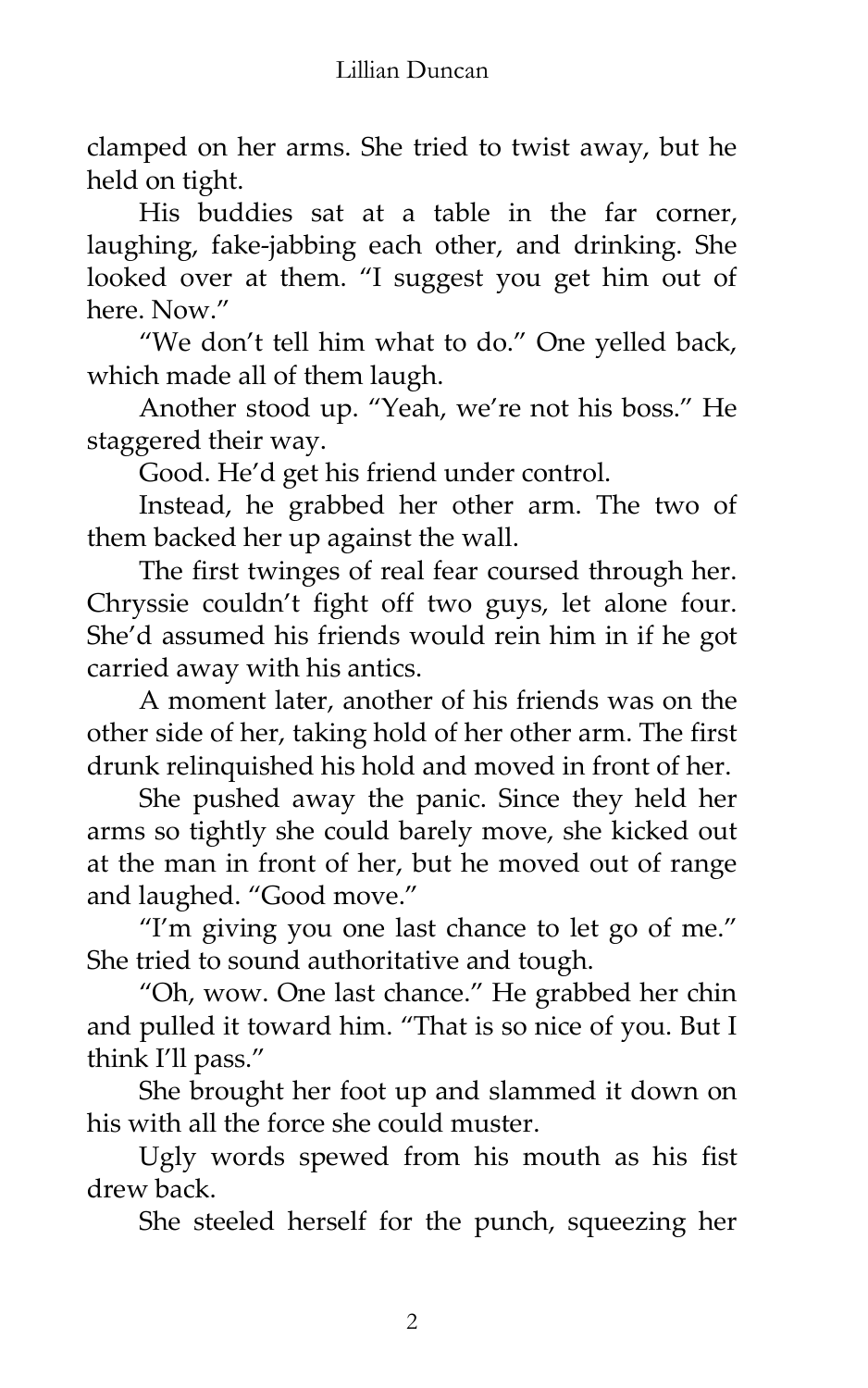eyes shut and ducking her chin. When it didn't happen, she cracked her eyes open.

The fist was stopped mid-air. The guy's eyes were widened. His face flushed red as he turned to see who was behind him.

'I don't give second chances.' The new voice was matter-of-fact. And tough.

*Zack, thank God.* Her startled brain would recognize his tones anywhere.

In the next moment the drunk was on the floor, moaning.

Her arms were instantly freed as the other two stepped back, staring at their buddy. One held up his hands in surrender. "Hey, we don't want any trouble. We were just having a little fun. You know how it is, we didn't mean nothing by it.'

'It didn't look as if she was having a bit of fun.' Zack's glance gave no quarter. 'Pay the lady what you owe her and be sure to include a nice, big tip. Then get out of here before I change my mind.' Zack leaned down and pulled their buddy to a standing position. 'Got some money for her tip?'

The drunk reached in his pocket and pulled out a five.

"Not enough." Zack told him.

He reached back in and pulled out two twenties. 'This should cover it.' His words were slurred.

'Don't come back again. If you do, I'll press charges." Chryssie told them.

Zack grabbed hold of the nearest drunk. 'You know what? I changed my mind. All of you need to be arrested. Call the cops, Chryssie.'

'No. No. Don't do that.' The instigator looked at Chryssie. 'I'm really sorry. I don't know…I'm not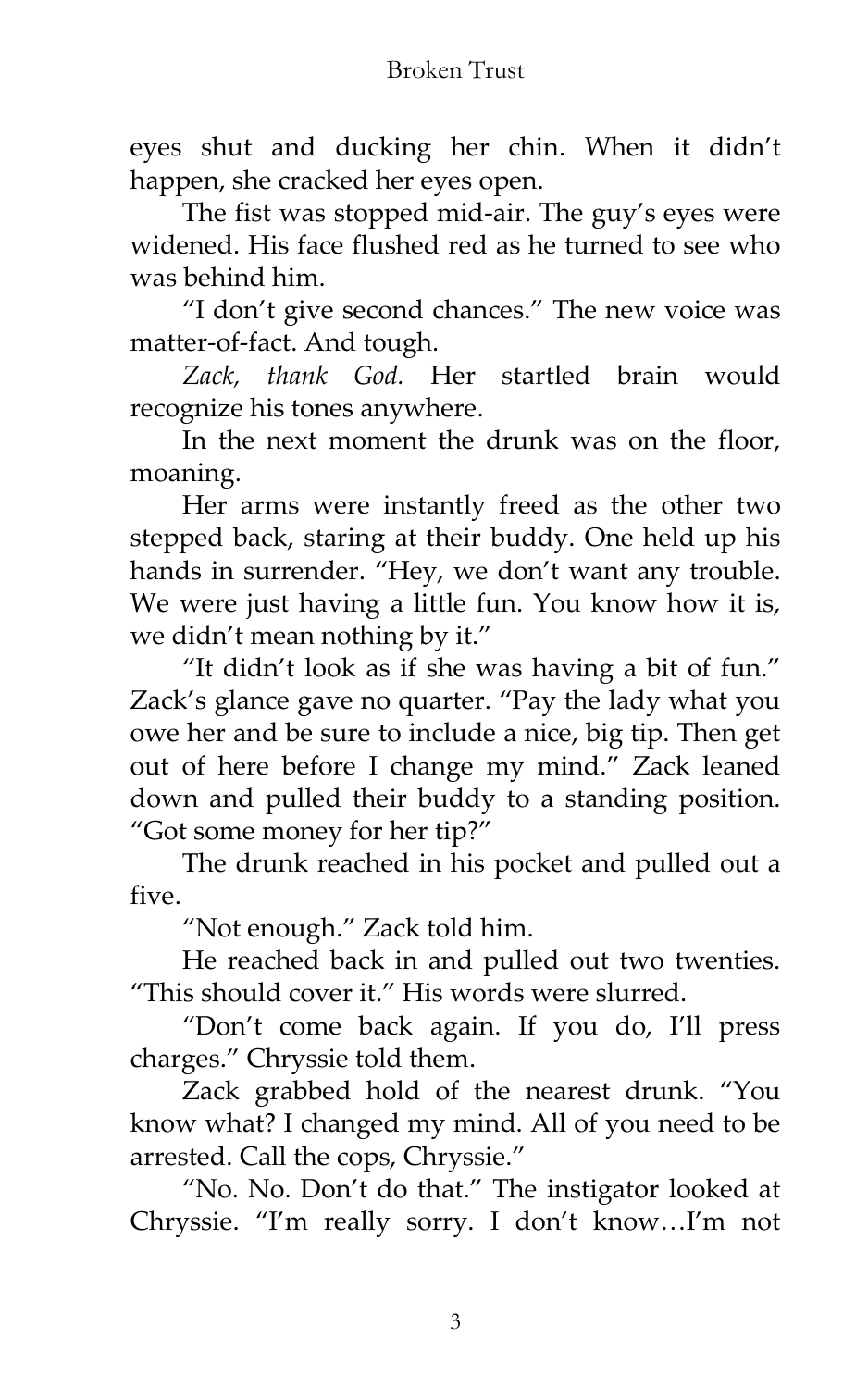usually like this. Really. Too much to drink. All my fault. Please.'

Zack winked at Chryssie. Her signal to act tough.

Chryssie glared at the drunk. 'Make sure you don't come back. Ever. And here's a piece of friendly advice. Stop drinking.' She had no idea why people did it in the first place.

The three drunks and their designated driver left.

'That's funny advice coming from the bartender of this fine establishment.' Zack grinned.

'I'm really glad to see you, Zack.' Chryssie tried to smile back.

'Are you OK?'

Even as she nodded, her knees started shaking. She swayed.

Zack put an arm around her and helped her to a bar stool. 'Maybe I really should call the cops. You don't look so good.'

'I'm fine.' Much to her horror, tears slipped down her cheeks. Now that it was over, she wasn't sure if she wanted to throw up or cry. Probably both. 'If you hadn't shown up, I…I don't know what would have happened.'

'You were doing just fine without me.'

'Yeah, right. Another few minutes and…' She couldn't finish the thought.

"And nothing, you would have handled them." Zack sat down on the stool beside her. His muscles bulged beneath his T-shirt, which emphasized the tattoos covering them. His face was grizzled as if he hadn't shaved for a few days, which he probably hadn't. 'I thought Marv had a policy of no women working alone.'

'He does. I didn't think it was a big deal so I let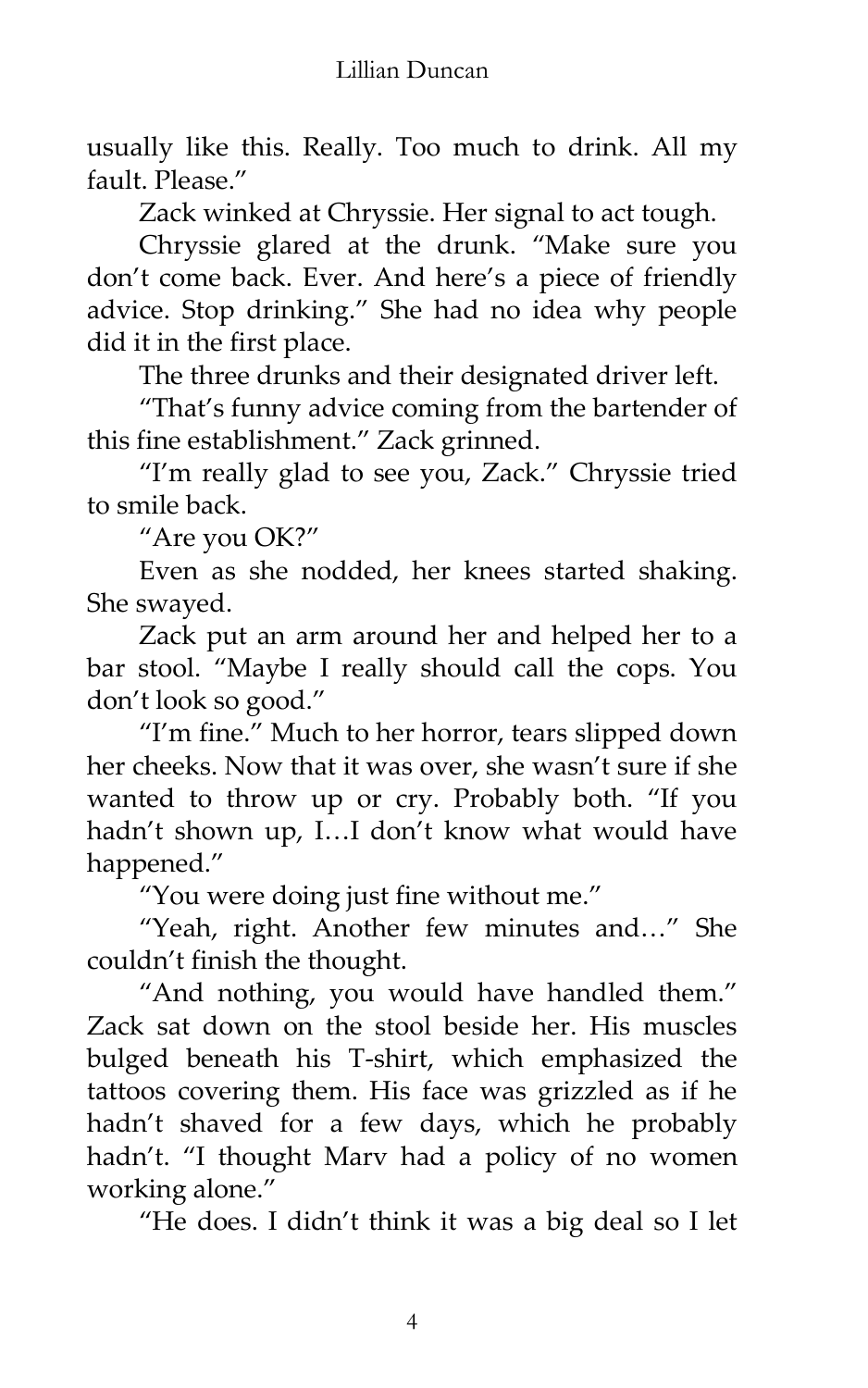the cook and the waitress go home early. That won't be happening again.' She laid her head on the bar, trying to calm down.

His hand rubbed her back.

As she straightened up, his hand fell away. 'I'll sure be glad when I can quit this job."

'Not much longer, huh, Glitter?'

Everyone called her Glitter at the bar. A tribute to all the bling she wore, along with too much makeup and her Goth-like black wig. 'Not if I can help it.'

'I had a good time the other day. On our date.' His finger traced a line on her hand, leaving a trail of warmth.

She grabbed it back and jumped up, looking for something to do. He didn't need to get the wrong idea. 'It wasn't a date. I told you that. Lunch, not date. Remember?'

He held up his hands in surrender. 'Sorry, I forgot. I had a good time on our not-a-date date. How's that?' He winked.

'Zack. I'm serious. It wasn't a date.' She walked behind the bar and grabbed a cleaning cloth.

'I know. I know. Stop freaking out. Forget I even said the word. But I still had a good time."

She rubbed at the bar as she talked. 'Hopefully, by this time next month, I'll have a new job with better pay…and a lot better working conditions.'

'If you quit, does that mean I won't see you anymore?'

She sighed inwardly.

Zack was not the kind of guy she wanted. She hadn't spent five years going to college so she could end up with a biker. Despite his kindness, *bad news* was written across those tattooed muscles. He was a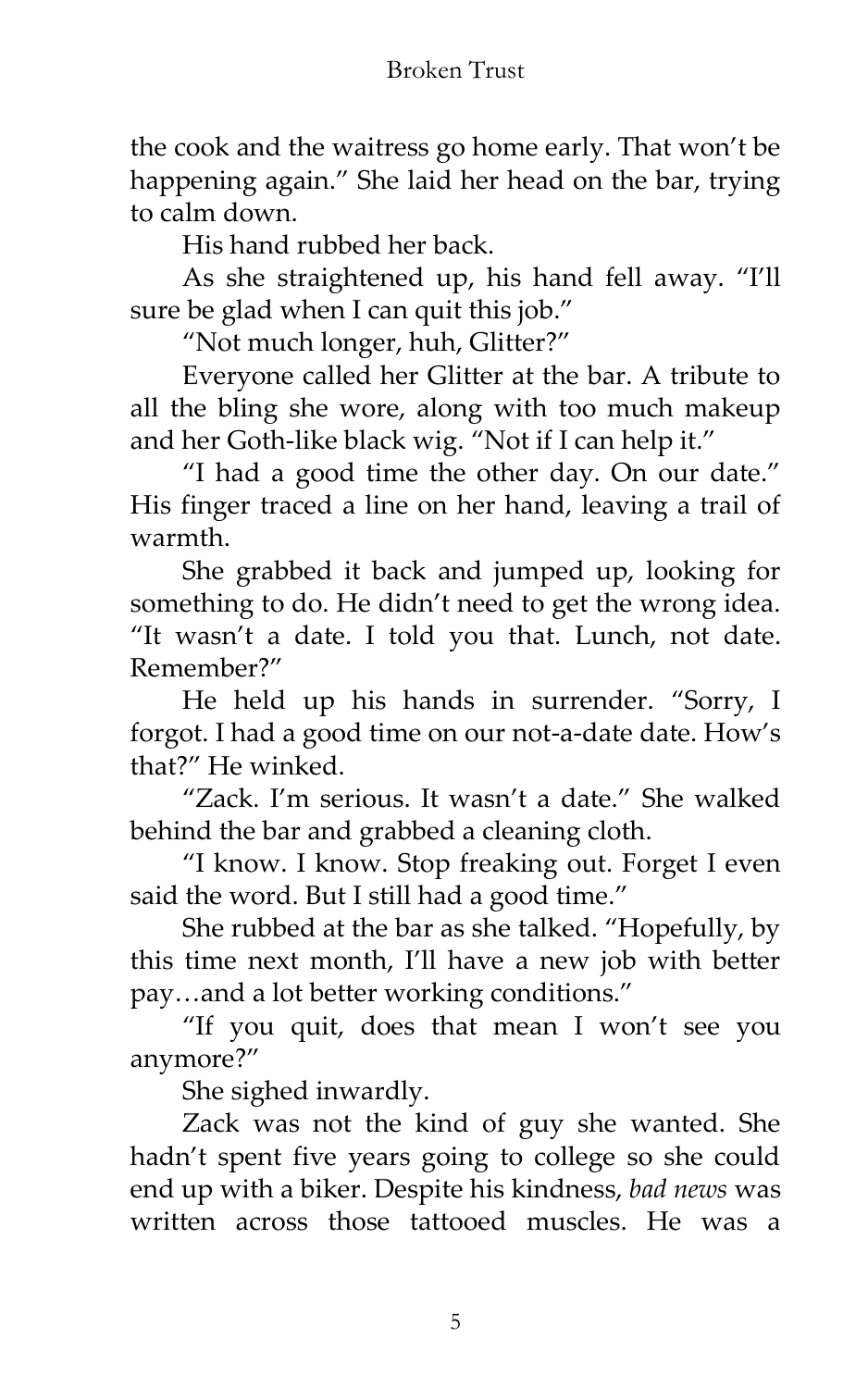walking canvas. A snake crawled up his left arm to his neck. An American flag adorned the top of his right arm with a military tattoo of some sort below it. His left forearm had a beautiful rendition of a cross with a fish symbol under it.

Before she could come up with a response, he let her off the hook. "You ready for your exams?"

'Pretty much. I still have tomorrow—well, today— to do some studying. And the final's on Monday.'

"And then Glitter becomes a full-fledged nurse."

'Hopefully.' She was pensive. 'I don't want to blow it.'

'Hard work wins any day. You should be very proud of yourself.'

*Yeah, she should be*. 'I'll wait to celebrate until after it actually happens.'

'Don't be such a pessimist, Glitter.'

'Well, if you knew my life you'd understand.'

Zack reached out to touch her hand once again, but she was faster. He pretended not to notice. 'I'd like to know a little more about that life.'

'Yeah, sure.' A part of her wanted to believe he was serious, but he wasn't the right guy. No matter how cute he was. Or how attracted she was to him. Or that he'd just rescued her from...the truth was, if he saw the real Chryssie instead of Glitter, he probably wouldn't even give her a second glance. Not that she wanted one. It had been a big mistake to let him take her out to lunch. Mixed messages were not a nice thing, and she sure couldn't afford any more bad boys in her life. She'd been there and done that. She wouldn't do it again.

'Come on, I could show you a good time, Glitter.'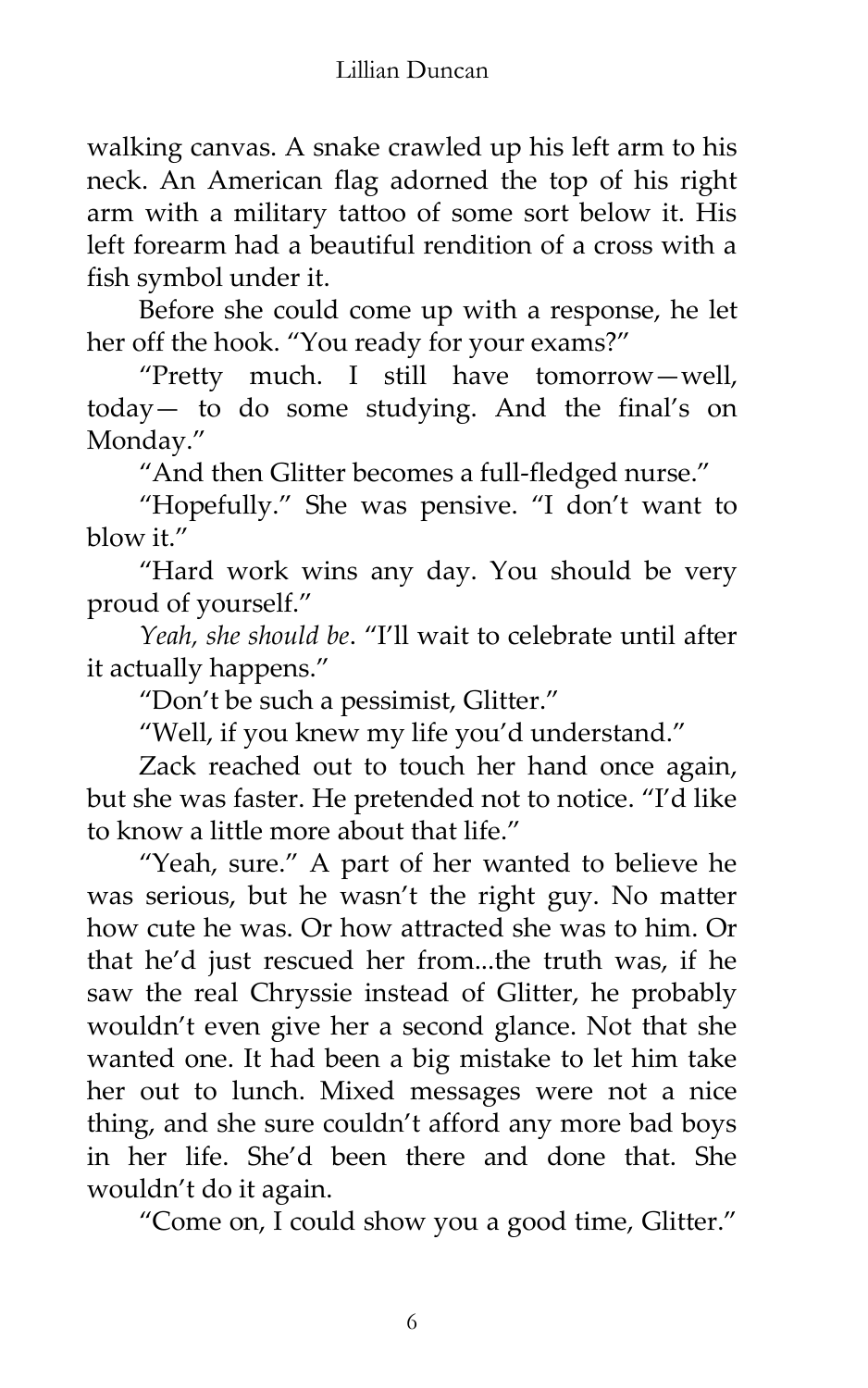He winked as he tugged at his pony tail.

A good time she didn't need. 'Yeah, that's what I'm afraid of  $''$ 

'Afraid? I'm just a harmless teddy bear. You know that. What about coming with me to church? That wouldn't be a date.'

She shook her head. 'I don't do church.' Her grandmother believed in God, but she'd never understood why. All her prayers went unanswered.

He patted her arm. 'Used to be the same way until Jesus saved my life.'

'Yeah, yeah. I don't mean to be rude, but I've heard all that before. Jesus saves you and then you go to heaven.'

'That's true, but that's not what I mean. Jesus literally saved my life.'

'Do tell.' Her gaze moved to the cross on his arm.

He touched it. 'I promise to tell you the whole story if you come to church and have lunch with me after. If not tomorrow, then another Sunday. And it's a really good story.'

She put a hand on her hip. 'Is that a blackmail attempt, Zack?'

'Me?' He touched his burly chest with his finger. 'I would never do such a thing. Besides, blackmail is illegal. I don't do illegal. But I really do want to go out with you again.'

'Sorry.'

His eyes narrowed. 'OK, forget church. Then how about a real date with dinner and a movie?'

'You don't look like the dinner-and-movie type.'

'Looks can be deceiving.'

He wasn't wrong there. If he saw the real her, he probably wouldn't give her the time of the day. He'd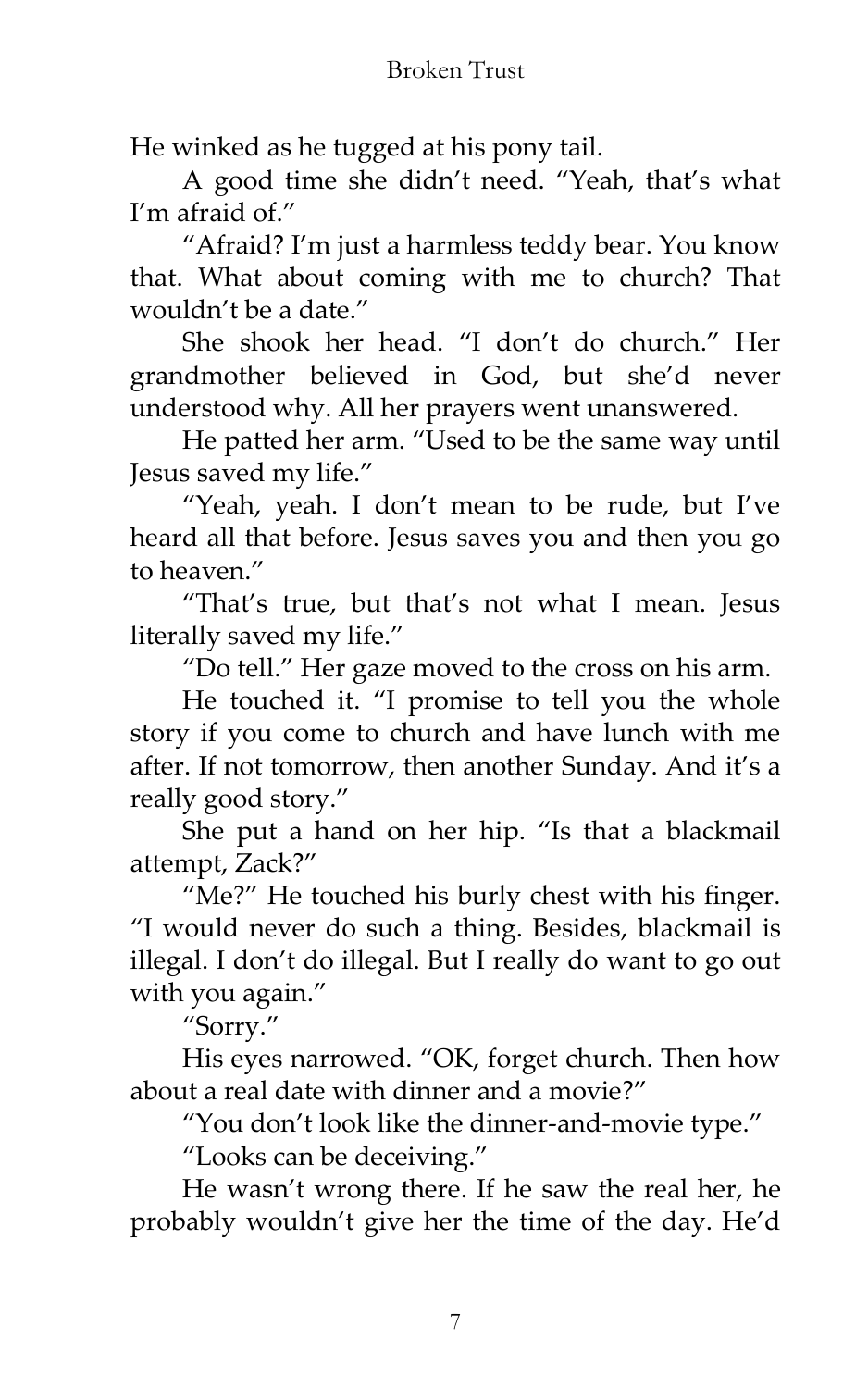most likely think she was a little mouse. 'I don't think so.'

'It's the tattoos, right?'

She laughed. 'It's not the tattoos. I'll tell you a secret. I have one."

'Really? Let me see it. Or is it a forbidden area?'

Chryssie shook her head. 'It's not in a forbidden area.' She lifted up her T-shirt, exposing her lower back.

'What is that? Looks like a worm.'

'It's not a worm. It's a caterpillar.' She put her shirt down and turned back to him. Then she glared at him playfully. 'I can't believe you can't tell the difference between a worm and a caterpillar.'

'Looks like a worm.'

'It's symbolic.' Her hand motioned around the bar. 'This is my caterpillar time, but one of these days...very soon, I'll be a butterfly.' She interlocked her thumbs and her hands fluttered through the air, the ASL sign for butterfly.

'Very cool. OK. If it's not the tattoos, then what is it? Why won't you go out with me again?'

Even though his words said he was a good boy, his tattoos, his looks, everything about him screamed *bad boy*. And she had too much to lose to get involved with another one of those—ever. 'Too much going on in my own life. That's all. No time for dating. Anyone.'

'At least you didn't give me the 'it's-not-you-it'sme' speech.'

'I really am sorry, Zack. I just don't date anyone.'

'I hear you, Glitter. I hear you. No problem, but you be sure to let me know when you change that philosophy. I'll be the first in line.' He grinned.

'No thanks. I've never found a man I could trust.'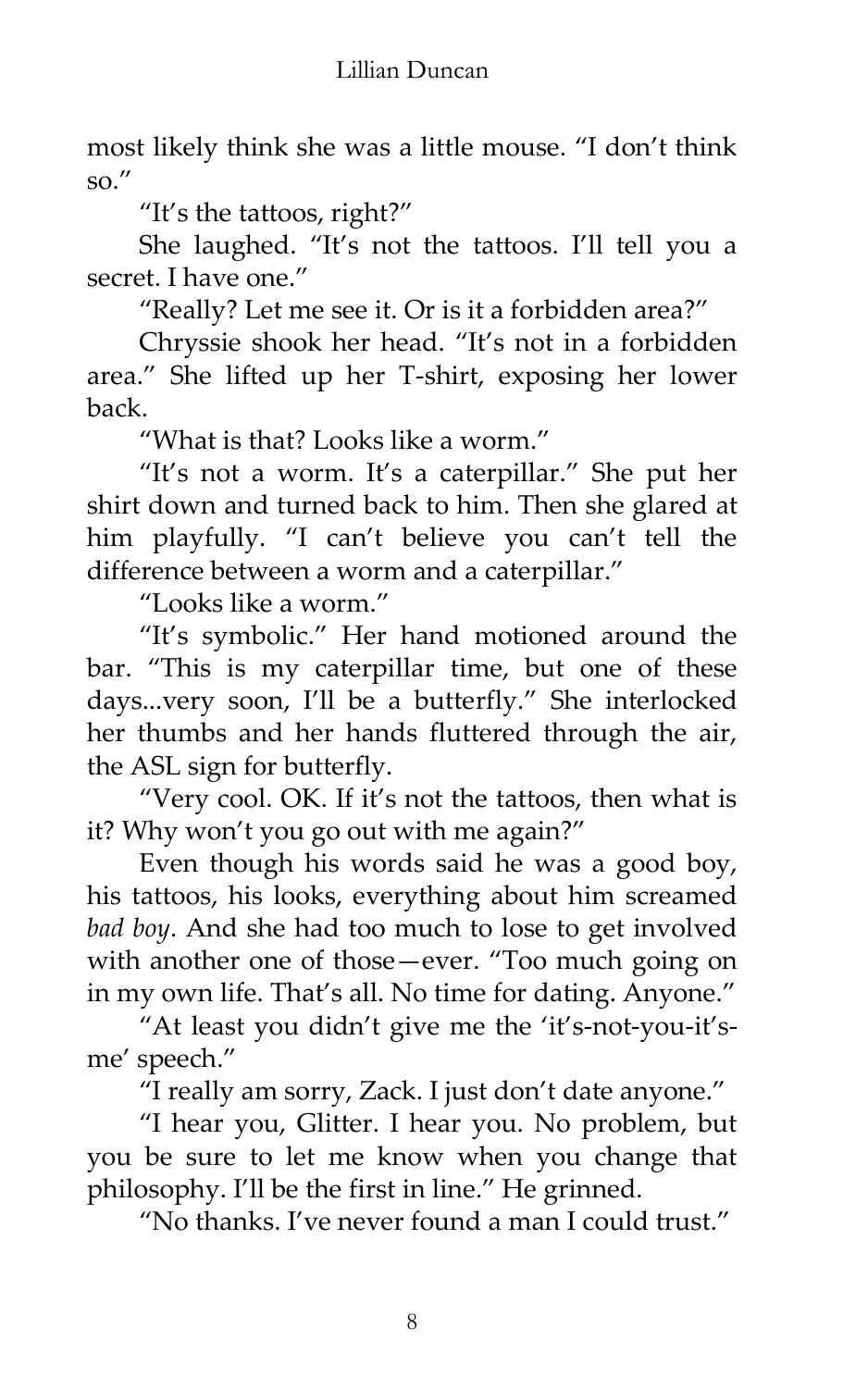'Oh, ye of little faith.' He smiled as he stood up. 'I'll try to check back later to see if you have anyone who needs a ride, since it's quite obvious no one does right now. But can't make any promises I'll get back.'

Several nights every week, Zack Matthews made the rounds at some of the local bars looking for people who'd had too much to drink. He gave them rides home. Every time she'd ask why, he'd simply shrug and say he was a Good Samaritan.

'I know, Zack. I can't thank you enough for—'

'No thanks necessary. I'm just glad I was here to help.'

'Next time you're in, free hamburger on me.'

'Now, *that* I will take you up on, Glitter. As long as you eat with me.'

After Zack left, a few people wandered in. And then a few more. Before Chryssie knew it, she was busy enough to regret sending the waitress and the cook home. Two hours later, her feet throbbed in time to the music as she limped over to the sound system. She hit a button and the blaring music died instantly.

Moans echoed around the room.

She turned back to the customers with a tired smile. 'Last call. Ten minutes and I'm locking y'all up in here. Marv can let you out in the morning.'

'Oh, come on. Give us a break, sweetheart. I'll make it worth your while.'

'It's Saturday night, Glitter.'

She put her hands on her hips and gave them a tough-girl look. 'Now it's eight minutes and counting down.' Several minutes later, she handed a last beer to a man. 'That's it, folks. Bar's closed. You've got five minutes to finish your drinks before I lock you in here for the night.'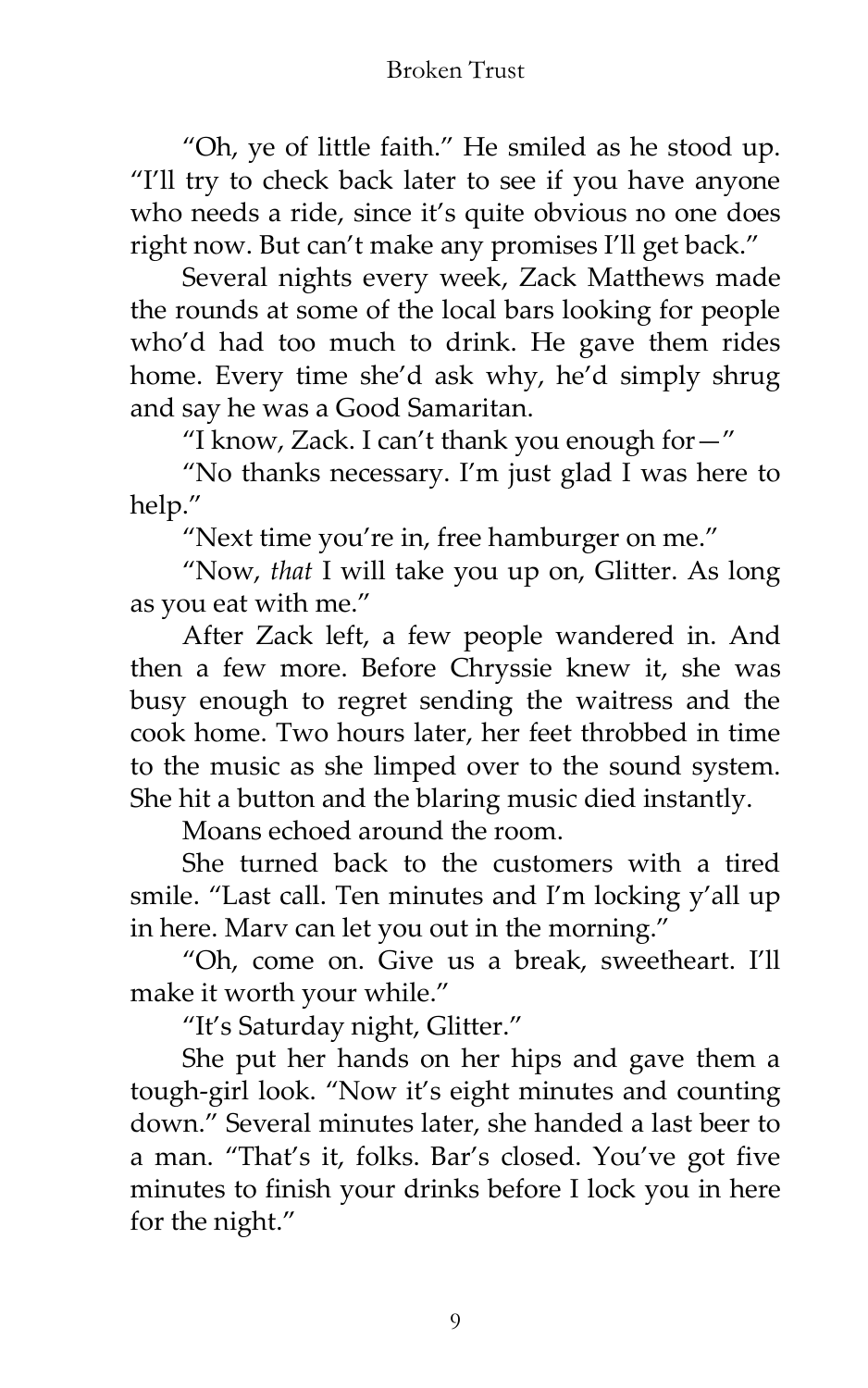After Chryssie locked up, she limped out back to the dark alley. Her feet were killing her. She shivered, and not from the cold since it was close to eighty degrees out. Why couldn't Marv let the closers park in the bar's front lot where there were more street lights? But no—the parking lot was for customers, not employees.

Voices drifted on the night air—angry voices.

Her feet slowed then stopped.

'I'm not happy about this meeting.'

The tone in the man's voice made her heart beat faster. Angry but calm. Not a good combination. Squinting, she saw two shadowed men at the end of the alley. Chryssie stepped back so a dumpster blocked their view but not hers.

'Yeah, man. I got it. But you want a favor from me so you got to pay me. And pay me what the job is worth. I don't do charity. If you know what I mean.' The guy was literally bouncing up and down as he talked. Nervous or high. Probably both.

'I already paid you.'

'Yeah, man, but that was before.'

'Before what?'

Definitely not a friendly meeting.

They hadn't seen her yet—and she wanted it to stay that way. She pressed against the wall. She'd wait until the men finished their business then be on her way.

'Before I knowed who wanted the favor, man. Found out you can afford to pay me more. I'm not some street punk, you know.'

Her pulse raced as she listened to the other man respond with a barrage of cursing. He wasn't calm any longer. Suddenly she was afraid to breathe or move.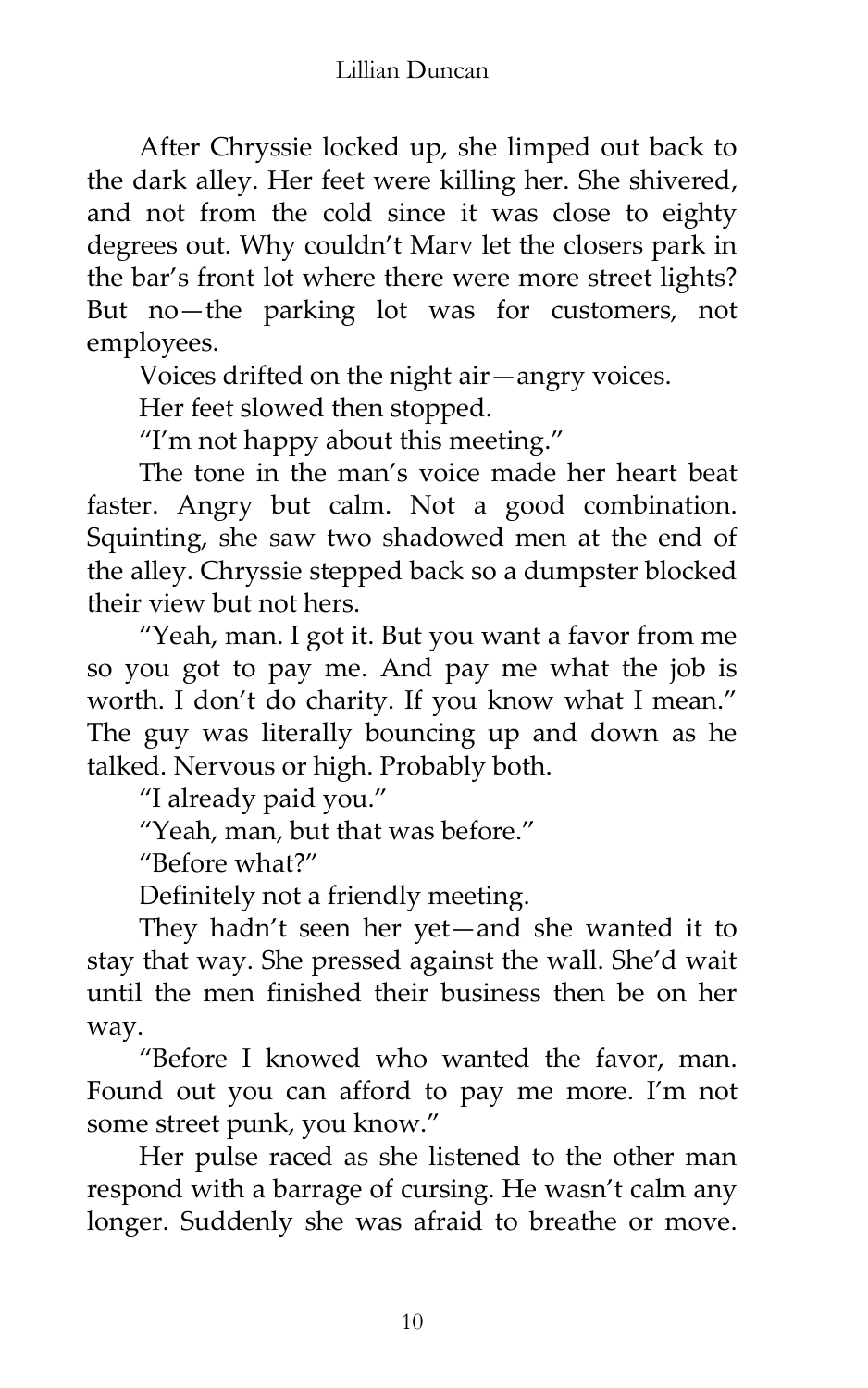Should she go back to the bar? But they might see her. Better to wait it out. She pressed against the old brick wall. Trying not to breathe in the fumes from the nearby dumpster, she hoped this would end soon.

'Knew. Knowed isn't a word, you idiot. You won't get very far in this world if you don't have a basic knowledge of English. And you certainly sound like a street punk to me."

'Whatever. It was just a mistake. I *knew* the right word.'

'Well, that makes two mistakes you've made today.'

 $T_{\text{W}}$ <sup>2"</sup>

'Yeah, the other mistake was trying to cheat me. We had a deal. I don't like it when people don't keep their deals.'

Adrenaline shot through Chryssie. Maybe she should make herself known. If they saw her, it might calm the situation. She took a step away from the wall.

'Hey, man. You don't need the gun. You don't want to pay me no more, fine by me. Not a problem. I'll still do the…job.'

*Gun*. A chill traveled the length of her spine. Every nerve screamed at her to run back to the bar, to safety, but her feet were frozen. She couldn't move. If she ran, it would only draw attention to herself.

'Sorry, I don't believe in second chances.'

The exact same words Zack had said earlier in the evening. Could it be him? She hadn't really looked that close at them.

*Pop*.

And then a moan.

He'd shot the guy. Even though she couldn't see it, she knew it. Would she be next? Be quiet. Let him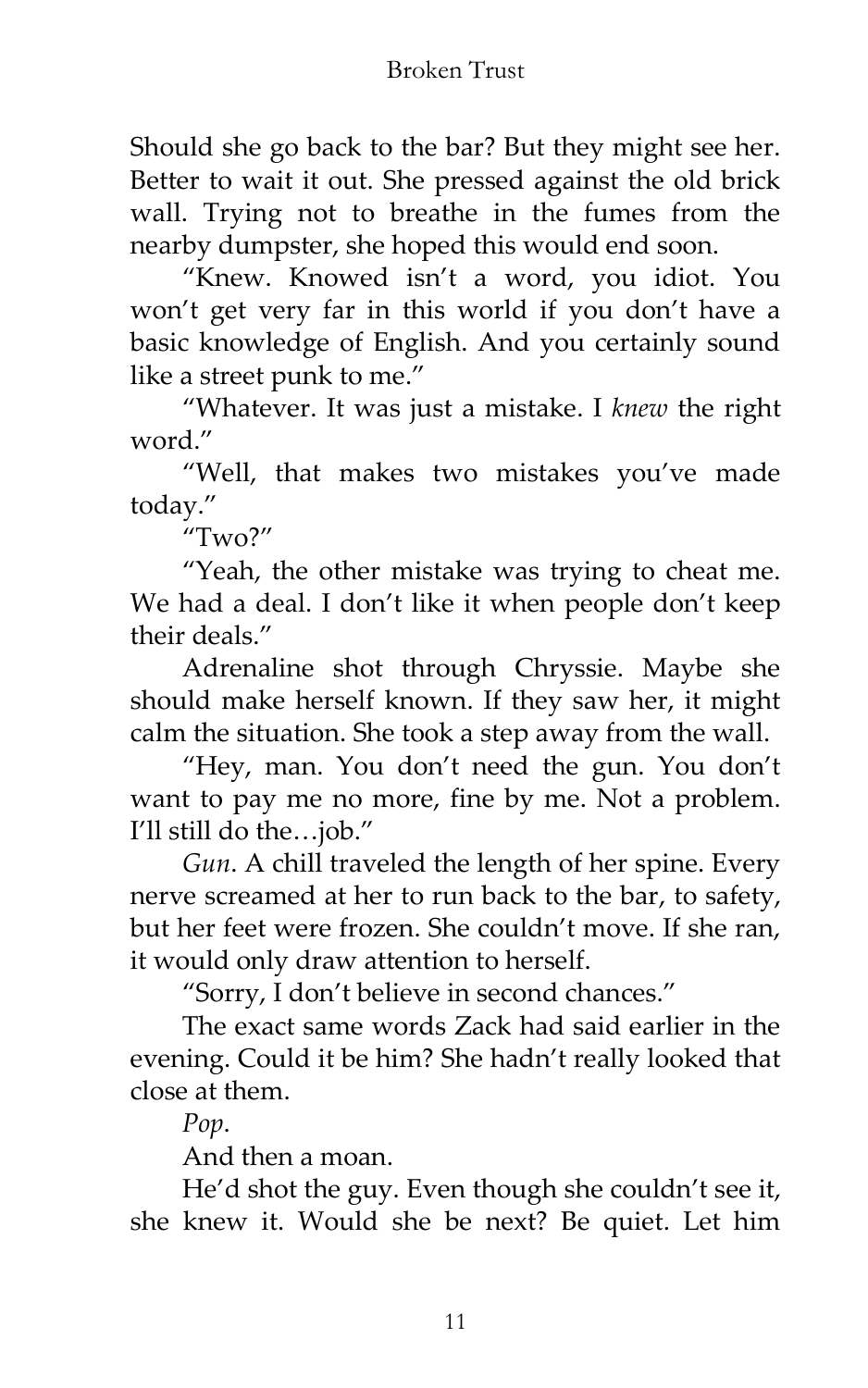leave, and then she'd help the guy. And call 911.

*Pop*. *Pop*.

Or not.

Footsteps pounded on the pavement. And they were getting louder. He was coming toward her.

She should have left when she had the chance. Maybe, he wouldn't notice her. Looking above at the light shining down on her, that possibility was slim. She pressed closer to the dumpster, hoping it would hide her.

The footsteps grew louder, and then they stopped. A shadow loomed closer. His eyes grew wide as their gazes locked. His arm moved upwards.

Chryssie stared at the gun.